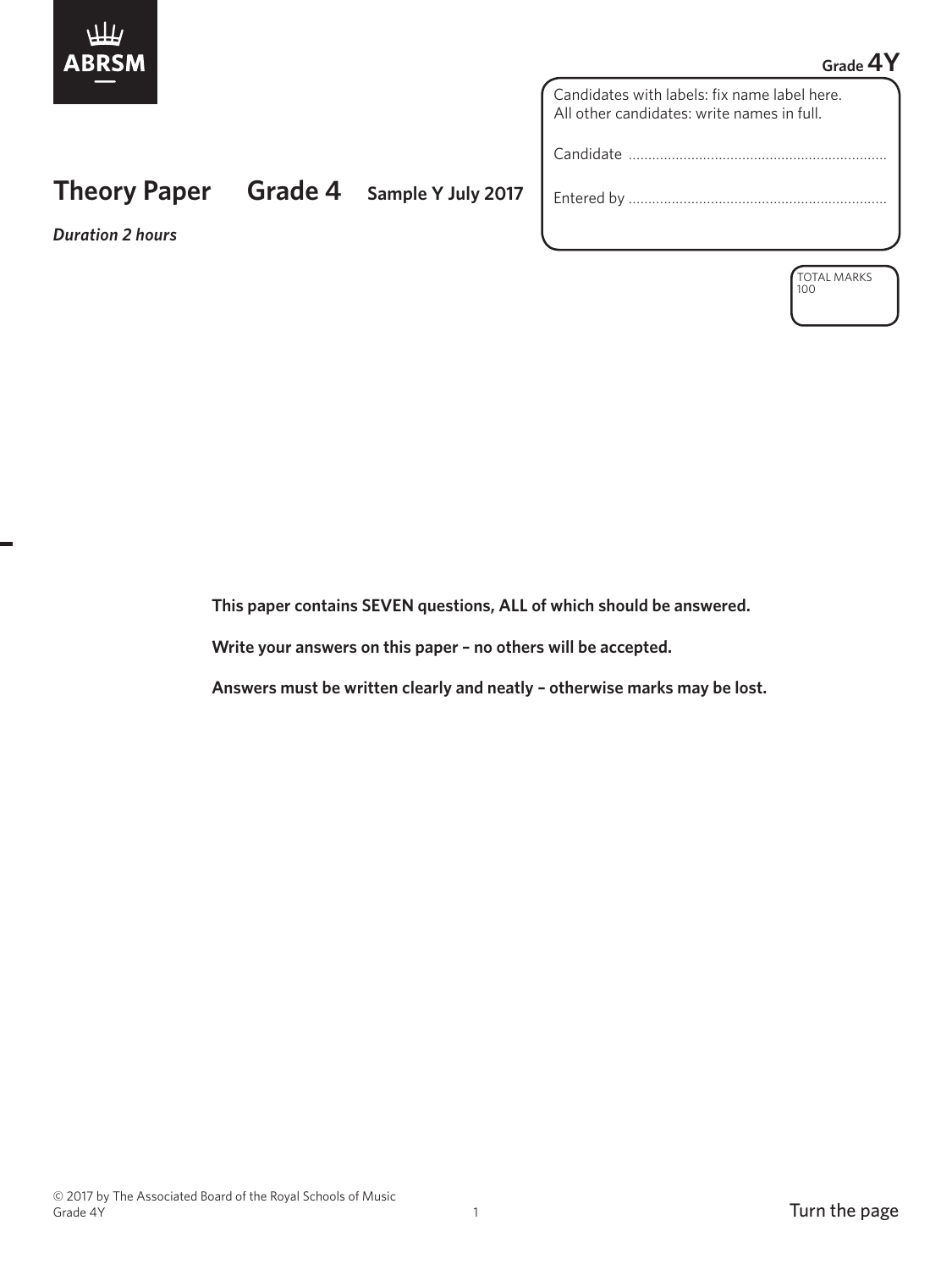**1** Look at this melody and then answer the questions below.





(g) Give the letter name of the *lowest* note in the melody. ……… (1)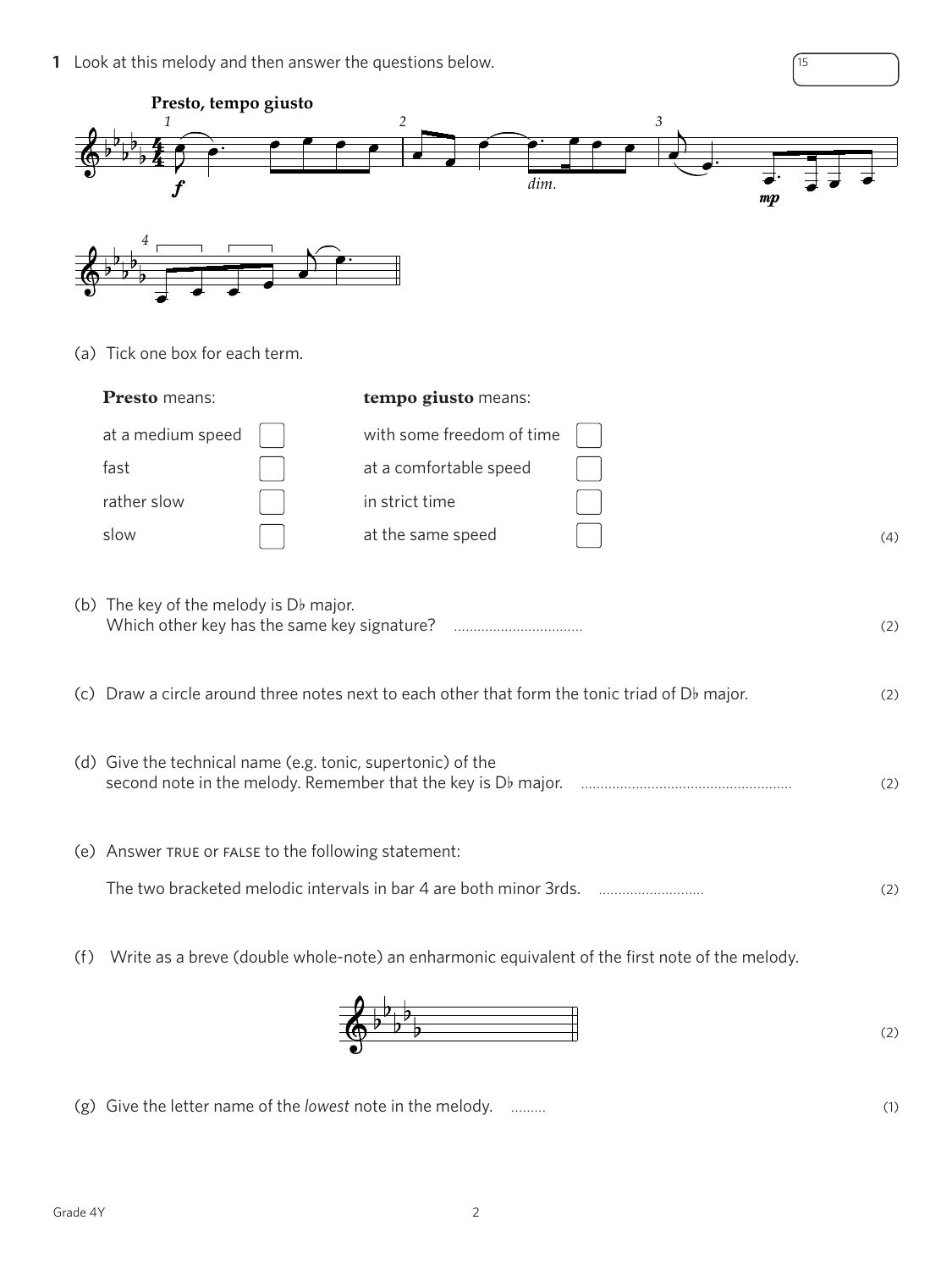**2** *After* each of these notes write a *higher* note to form the named *melodic* interval.  $\sqrt{10}$ 



**3** (a) Add all necessary accidentals to the notes that need them to make a chromatic scale beginning on the given note.



(b) Write the key signature of C# minor and then one octave of its **ascending harmonic** minor scale. Use semibreves (whole notes), begin on the tonic and remember to include any additional accidentals.



10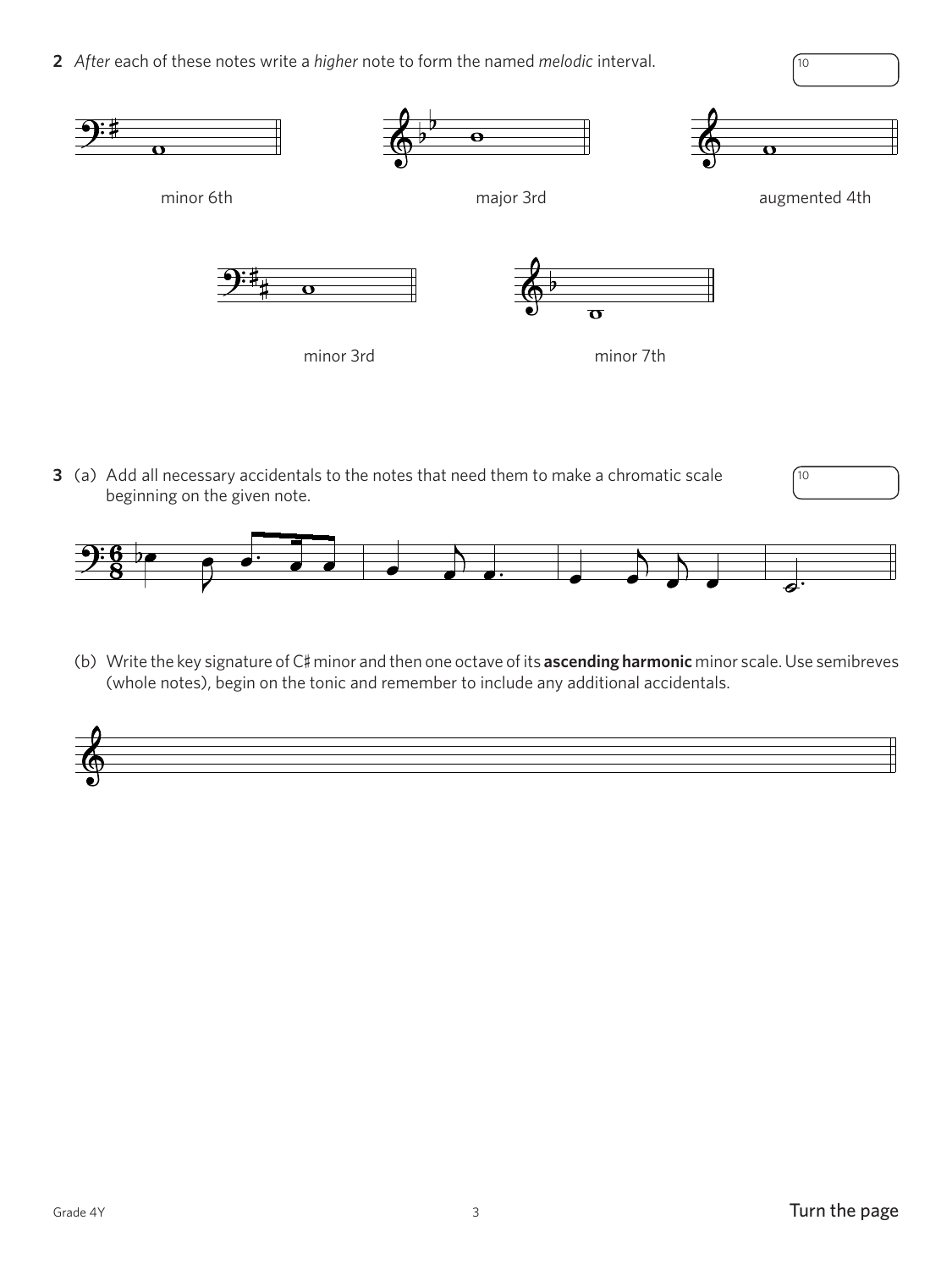**4** Look at this melody by Galliard, which begins on the first beat of the bar, and then answer the questions that follow.



| (a)<br>(i) | Underline one word from the list below that has a similar meaning to <b>Adagio</b> .<br>10 |     |
|------------|--------------------------------------------------------------------------------------------|-----|
|            | modéré<br>lent<br>$\mathit{vif}$<br>retenu                                                 | (2) |
| (ii)       |                                                                                            | (2) |
| (iii)      | Give the time name (e.g. crotchet or quarter note) of                                      | (2) |
|            | (iv) Add the correct rest at the place marked * to complete bar 1.                         | (2) |
| (v)        | How many pairs of tied notes appear in the melody?                                         | (2) |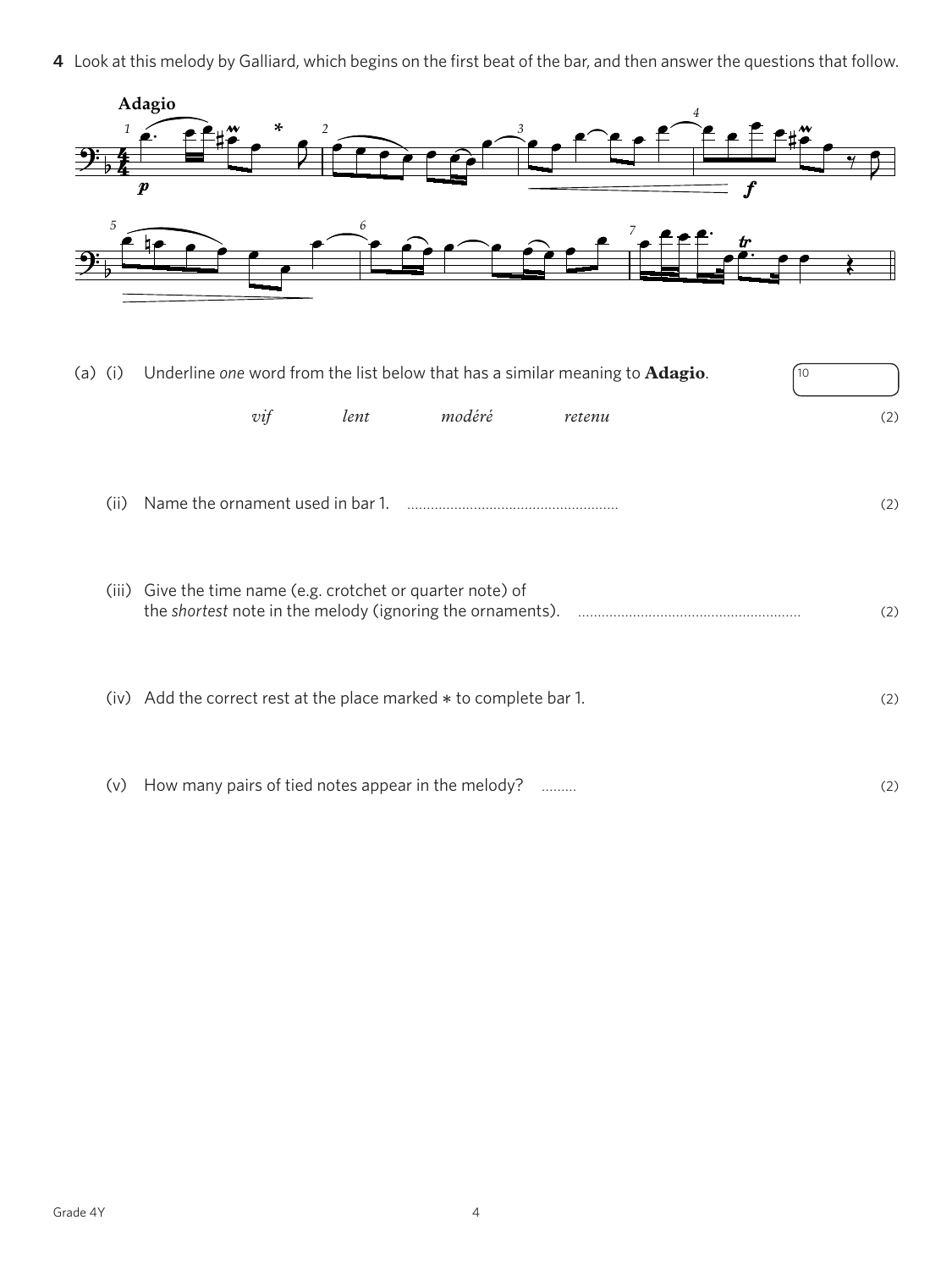|           |           |                                                                                                                                                                 | 10  |
|-----------|-----------|-----------------------------------------------------------------------------------------------------------------------------------------------------------------|-----|
| $(b)$ (i) |           |                                                                                                                                                                 | (2) |
|           | (ii)      | Which other key has the same key                                                                                                                                | (2) |
|           |           | (iii) Which bar will sound the loudest? Bar                                                                                                                     | (2) |
|           |           | (iv) Rewrite the first two notes of bar 7 so that they sound at the same pitch, but using the<br>alto clef. Remember to put in the clef sign and key signature. |     |
|           |           |                                                                                                                                                                 | (4) |
|           | $(c)$ (i) | Name a standard orchestral instrument that normally uses the bass clef and<br>state the family to which it belongs.                                             | 10  |
|           |           | Instrument<br>Family                                                                                                                                            | (4) |
|           | (ii)      | Name the highest-sounding member of a different family of standard orchestral<br>instruments from the family you stated in (i) above.                           |     |
|           |           |                                                                                                                                                                 | (2) |
|           |           | (iii) Answer TRUE or FALSE to the following statement:                                                                                                          |     |
|           |           | Woodwind instruments are sometimes played 'arco'.                                                                                                               | (2) |
|           |           | (iv) Name a standard orchestral percussion                                                                                                                      | (2) |

í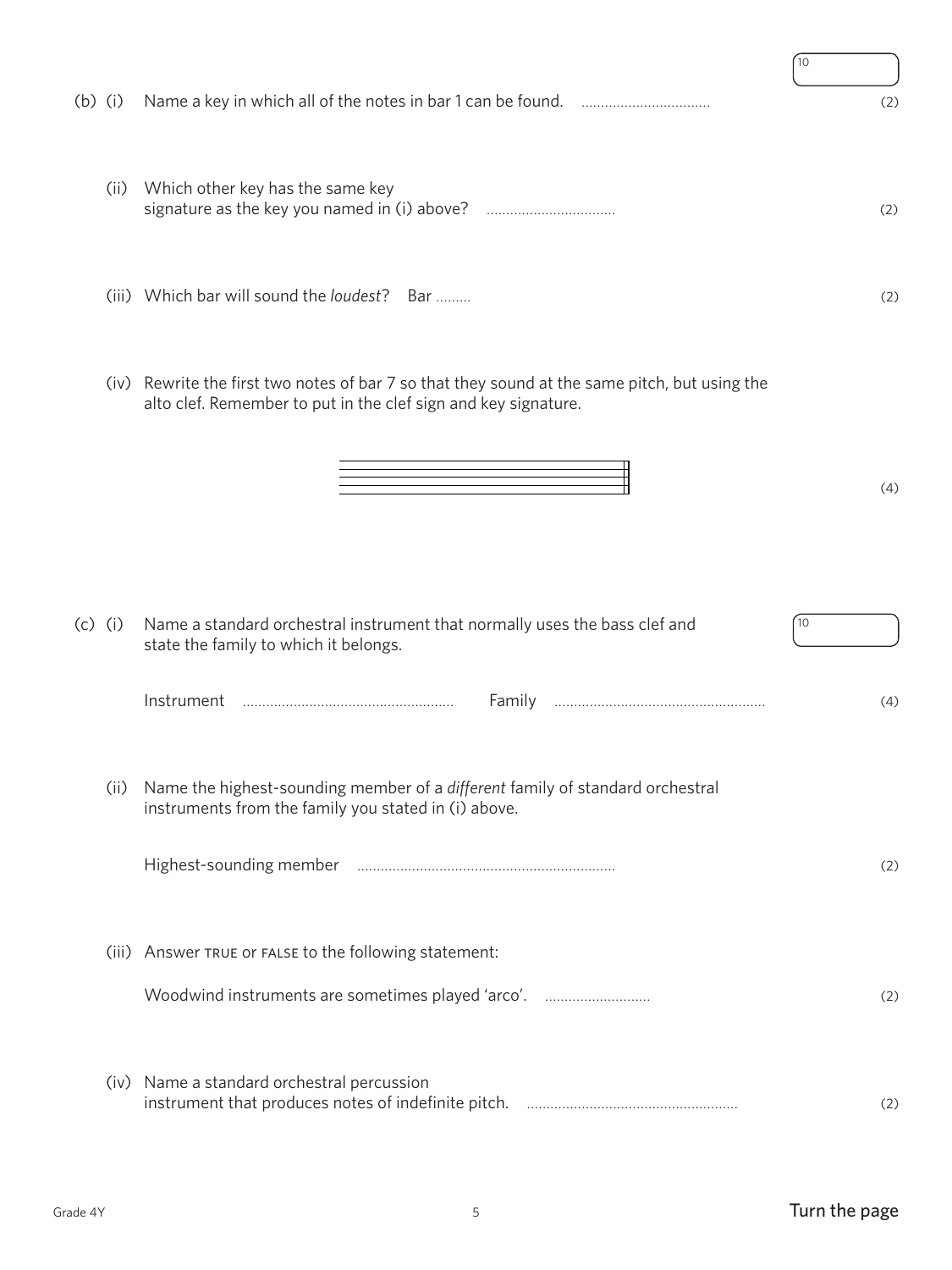**5** Add the correct rest(s) at the places marked  $*$  to make each bar complete.  $\sqrt{10}$ 

## C. P. E. Bach (adapted) **\* \* \***  $\overline{\mathbf{z}}$ *<sup>3</sup> <sup>3</sup> 3* **\* \***  $\frac{4}{3}$ 香  $\bullet$ *3 3 3*

**6** (a) Rewrite these alto clef notes at the same pitch but using the bass clef.  $\sqrt{10}$ 



(b) Rewrite these treble clef notes at the same pitch but using the alto clef.